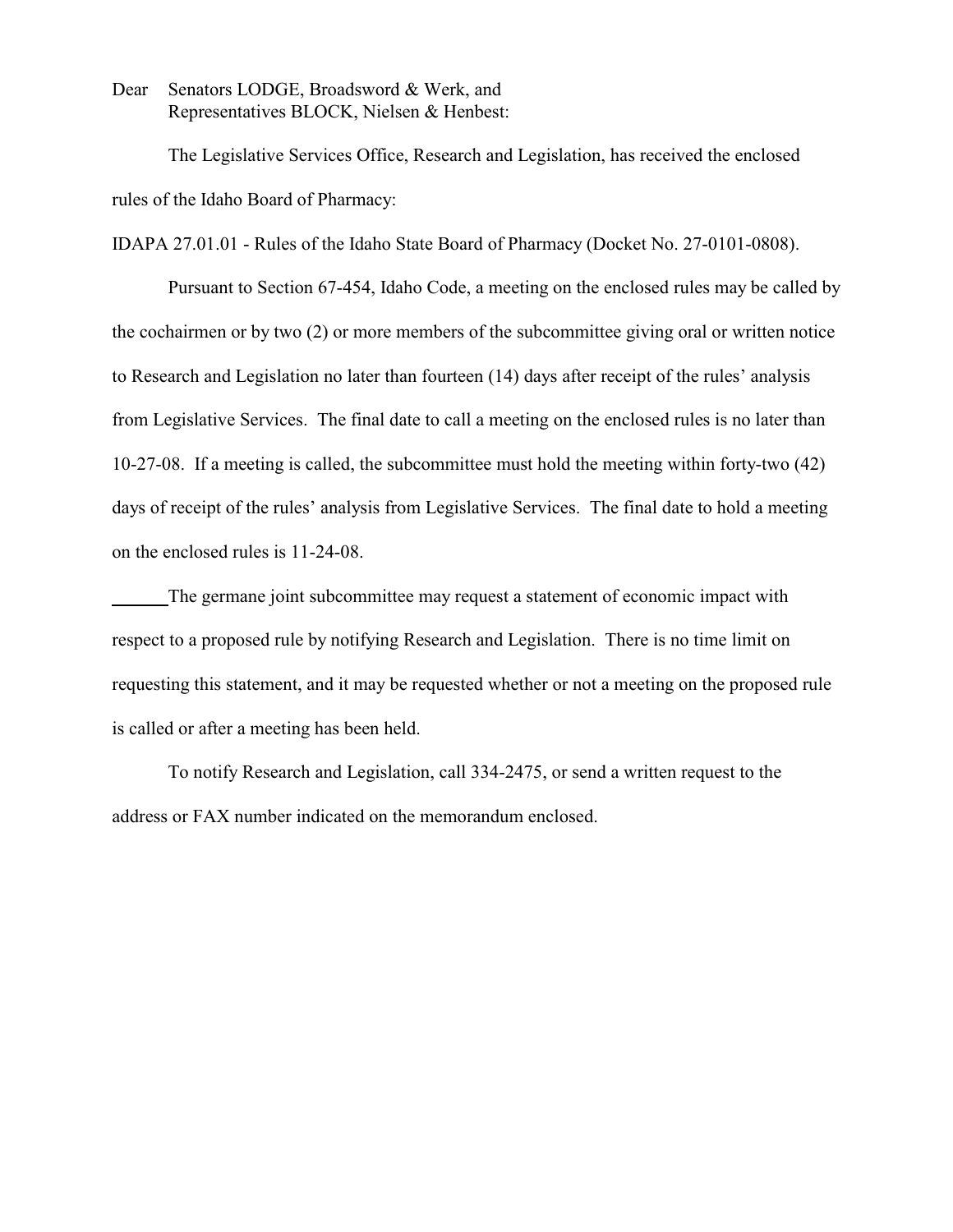### **MEMORANDUM**

| TO:             | Rules Review Subcommittee of the Senate Health & Welfare Committee and the<br>House Health & Welfare Committee          |
|-----------------|-------------------------------------------------------------------------------------------------------------------------|
| <b>FROM:</b>    | Research & Legislation Staff - Paige Alan Parker                                                                        |
| DATE:           | October 8, 2008                                                                                                         |
| <b>SUBJECT:</b> | Board of Pharmacy - IDAPA 27.01.01 - Rules of the Idaho State Board of<br>Pharmacy (Docket No. 27-0101-0808 (Proposed)) |

The Board of Pharmacy submits Docket No. 27-0101-0808 (hereinafter "proposed rule"), amending the Board's rules found at IDAPA 27.01.01. According to the Board, the proposed rule is authorized pursuant to sections 37-2715 and 54-1717, Idaho Code.

Chapter 27, title 37, Idaho Code is the Uniform Controlled Substances Act. Section 37- 2715, Idaho Code, permits the Board to promulgate rules relating to the dispensing of controlled substances within Idaho. Chapter 17, title 54, Idaho Code, is the Idaho Pharmacy Act. Section 54-1717, Idaho Code, provides general rulemaking authority for the Board of Pharmacy.

According to the Board, the proposed rule is in response to a joint report issued by the National Association of Boards of Pharmacy and the American Society of Consultant Pharmacists which recommended that states update their pharmacy practice rules to keep pace with the evolution of the practice of long-term care pharmacy in order to better serve the residents of long-term care facilities. Accordingly, the proposed rule deals with the practice of pharmacy in institutional facilities by defining terms, by permitting chart orders to serve as prescription drug orders, by specifying the use of chart and drug orders, by clarifying the use of prepackaging and by permitting a pharmacy under contract with an institutional facility to contract with another pharmacy for the limited purpose of assuring that drugs or devises are attainable to meet the immediate needs of patients and residents.

According to the Board, no fee or charge is imposed by the temporary and proposed rule. The Board states that there is no anticipated impact to the general fund greater than \$10,000 during the fiscal year as a result of the temporary and proposed rule. According to the Board, negotiated rulemaking was not conducted because of the simple nature of the rulemaking. The Board states that public hearing(s) will be scheduled if requested in writing by 25 persons, a political subdivision, or an agency, not later than October 15, 2008. All written comments must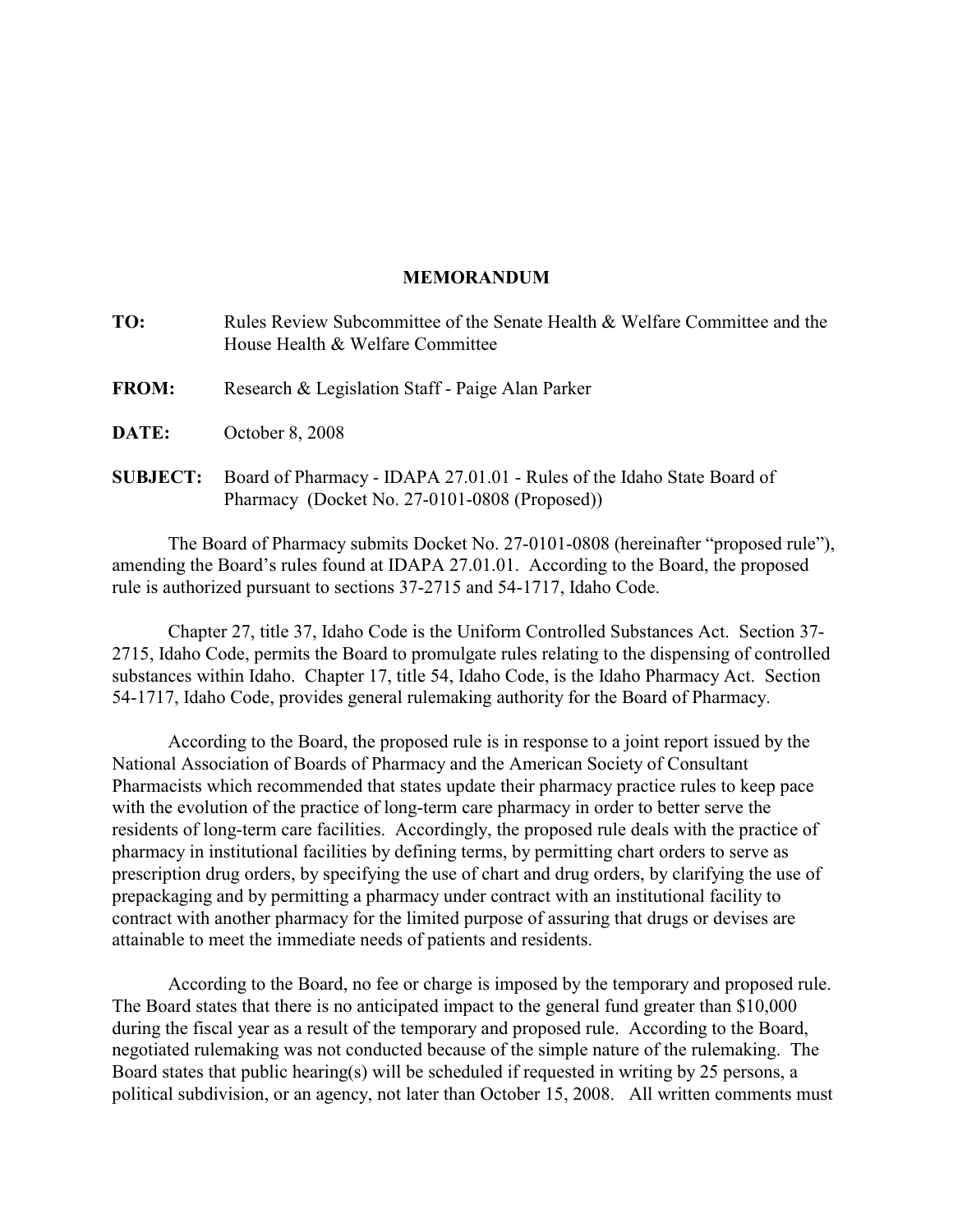be delivered to the Board on or before October 22, 2008.

## **ANALYSIS**

At section 252, dealing with pharmacy practice in institutions, the proposed rule defines five new terms, "long-term care facility," "centralized prescription filling," "centralized prescription processing," "chart order," and "prepackaging," and modifies two definitions, "institutional facility" and "institutional pharmacy." None of these terms have statutory equivalents.

Under the proposed rule, "long-term care facility" means "a nursing home, retirement care, mental care, or other facility or institution that provides extended health care to resident patients." Section 252.01.b. "Centralized prescription filling" and "centralized prescription processing" are the filling or processing "by a pharmacy of a request from another pharmacy to fill or refill a prescription drug order." Sections 252.01.d and e.

"Chart order" is a lawful order entered on the chart or a medical record of an inpatient or resident of an Institutional Facility by a practitioner or his designated agent for a drug or device and shall be considered a prescription drug order provided that it contains specified information. Section 252.01.f. This definition contains elements of "drug order" as defined at section 54-1705(8), Idaho Code, and "prescription drug order" defined at section 54-1705(29), Idaho Code. The major differences in these definitions is that "chart order" is entered on the chart or medical record of an inpatient or resident of an institutional facility, whereas a "drug order" and a "prescription drug order" may be verbal if they meet certain transmission and reduce-to-writing requirements. The specified information required for a "chart order" is similar, but not identical, to the information required for a "drug order." For example, a "chart order" requires "name, strength, and dosage form of the drug prescribed" and "directions for use," sections 252.01.f.iii and iv, while a "drug order" requires more detailed information, including "the name and strength or size of the drug or device, unless specified by individual institution policy or guideline, the amount to be dispensed, either in quantity or days, adequate directions for the proper use of the drug or device when it is administered to the patient," section 54-1705(8), Idaho Code. This variation of specific requirements may cause confusion.

"Prepackaging" is "the act of transferring a drug, manually or by use of an automated pharmacy system, from a manufacturer's or distributor's container to another container in advance of receiving a prescription drug order or for a patient's immediate need for dispensing by a pharmacy or practitioner authorized to dispense in the establishment in which the prepackaging occurred." Section 252.01.g.

The proposed rule modifies the definition of "institutional facility" by adding the newly defined term "long-term care facility" to the list of facilities or institutions falling within the definition. Section 252.01.a. "Institutional pharmacy" is modified by adding the newly defined term "prepackaging" to the list of activities in which the institutional pharmacy may engage. Section 252.01.c.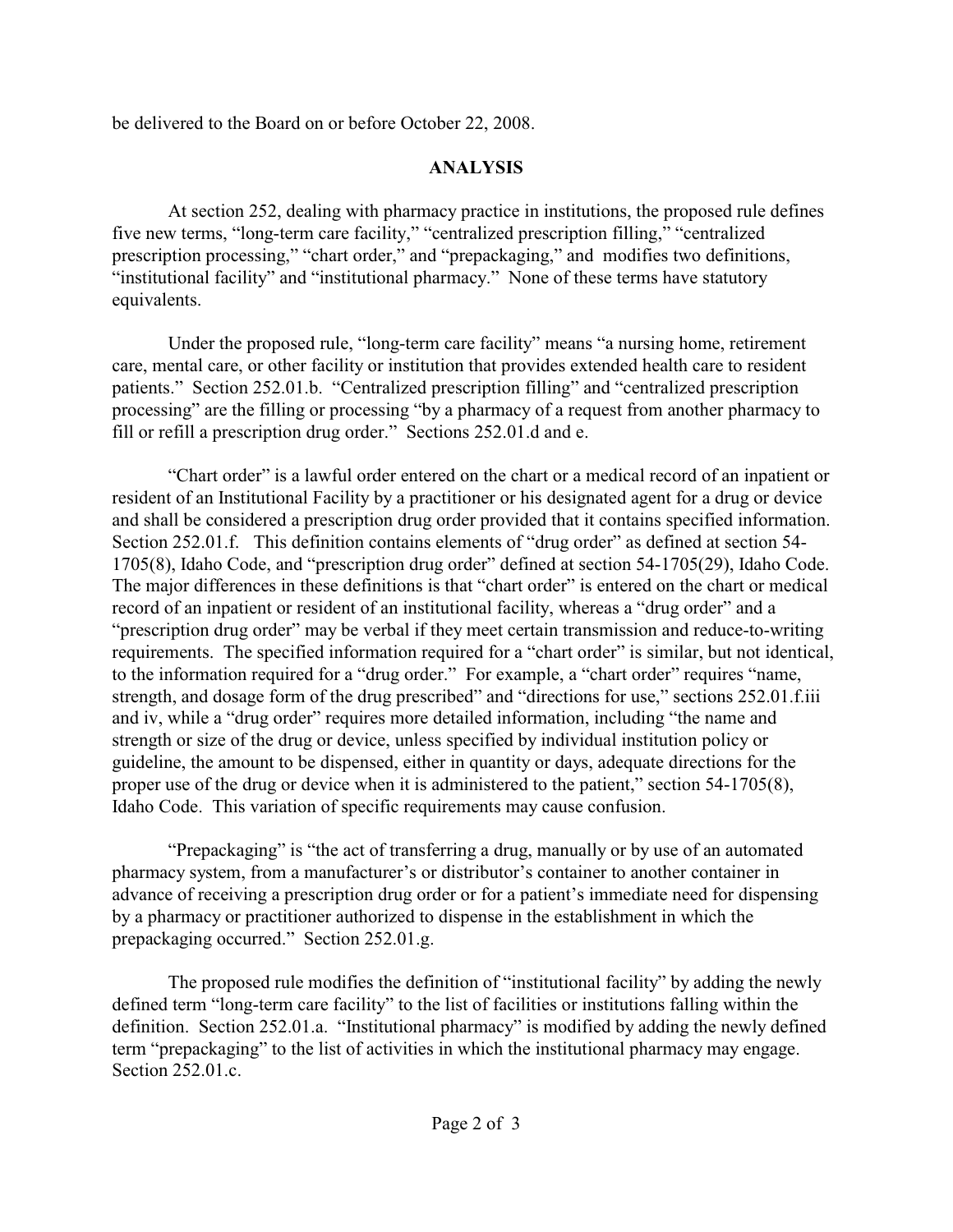The proposed rule modifies the procedure to be followed when drugs are to be removed from an emergency kit (i.e., drugs which may be required to meet the immediate therapeutic needs of patients and which are not timely available from any other authorized source). Under the proposed rule, drugs may be removed from an emergency kit pursuant to a chart order. However such an order is not required for the supplying pharmacist to replace expired drugs with current dated drugs. Section 253.08.

The proposed rule adds "chart order" to the orders that authorize an institutional pharmacy director to dispense drugs within the facility, section 255.03.f, that are required from an authorized physician before an institutional facility may disperse drugs, section 255.06, that authorize the administration of drugs at an institutional facility, section 256.01, and that authorize the administration of drugs that a patient may bring into an institutional facility, section 257.03.a. The minimum requirements for drug orders have been modified by the proposed rule to cross reference the requirements contained in the newly defined term "chart order." Section 255.09.

The proposed rule adds a new subsection 02 on "Centralized Prescription Processing or Filling for Immediate Need" to section 257 on "Drugs from Outside Sources." This new subsection: (1) permits an outside pharmacy that does not have an institutional pharmacy at an institutional facility to outsource prescription processing or filling services to another pharmacy; and (2) prescribes the conditions to be met for such outsourcing (i.e., to assure that the drugs or devices are attainable to meet immediate needs or where the outsourcing pharmacy cannot provide its services on an ongoing basis; approval has been obtained from the institutional facility; a valid chart order has been provided to the outsource pharmacy; and there is a written contract between the pharmacies).

## **SUMMARY**

The Department's proposed rule change appears to be authorized under sections 37-2715, and 54-1717, Idaho Code.

cc: Idaho State Board of Pharmacy Mark D. Johnston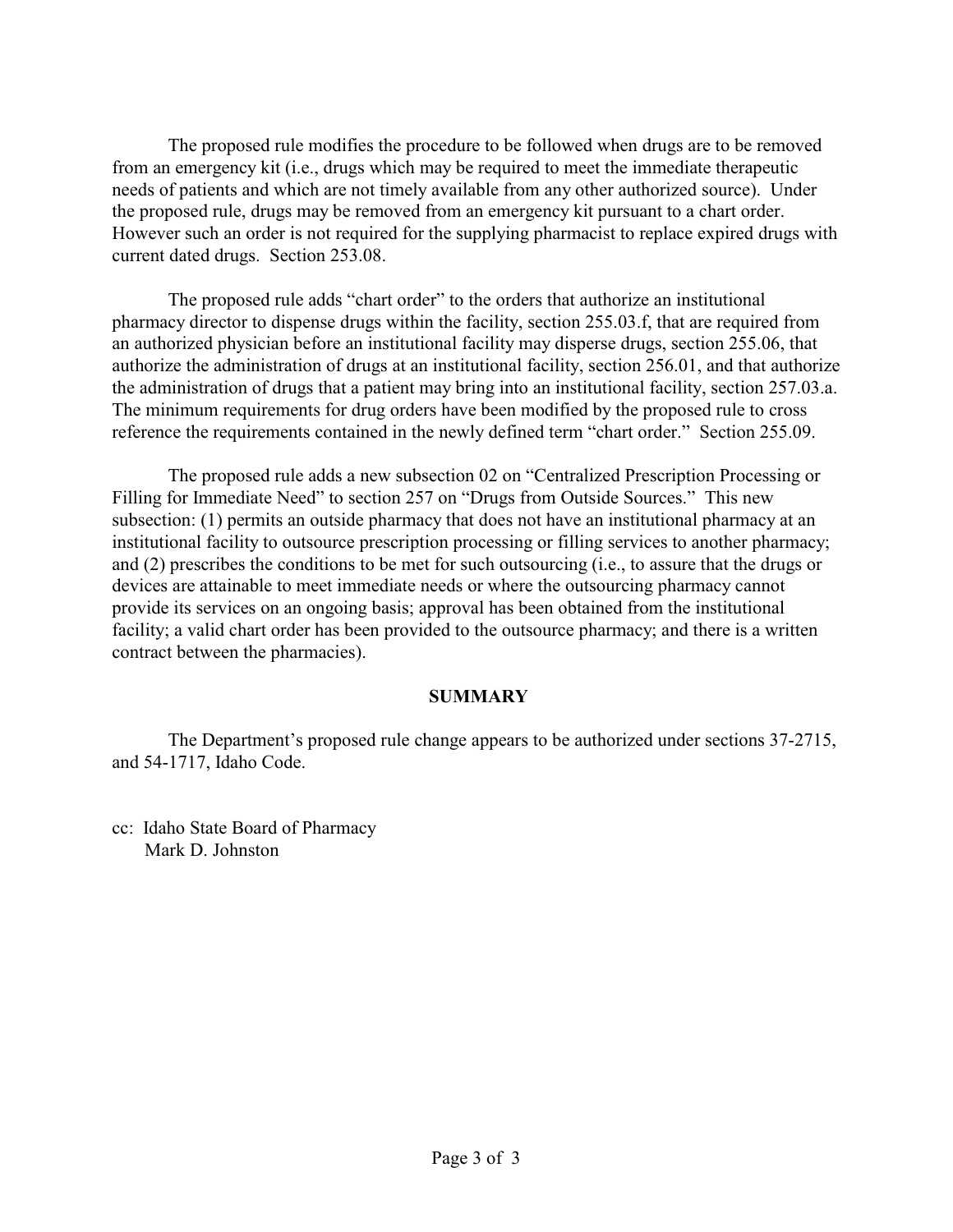# **IDAPA 27 - BOARD OF PHARMACY 27.01.01 - RULES OF THE IDAHO BOARD OF PHARMACY DOCKET NO. 27-0101-0808**

#### **NOTICE OF RULEMAKING - PROPOSED RULE**

**AUTHORITY:** In compliance with Section 67-5221(1), Idaho Code, notice is hereby given that this agency has initiated proposed rulemaking procedures. The action is authorized pursuant to Sections 37-2715 and 54-1717, Idaho Code.

**PUBLIC HEARING SCHEDULE:** Public hearing(s) concerning this rulemaking will be scheduled if requested in writing by twenty-five (25) persons, a political subdivision, or an agency, not later than October 15, 2008.

The hearing site(s) will be accessible to persons with disabilities. Requests for accommodation must be made not later than five  $(5)$  days prior to the hearing, to the agency address below.

**DESCRIPTIVE SUMMARY:** The following is a nontechnical explanation of the substance and purpose of the proposed rulemaking:

The National Association of Boards of Pharmacy (NABP) partnered with the American Society of Consultant Pharmacists (ASCP) to address areas of pharmaceutical care in the context of long-term care facilities, which are largely populated by the nation's growing number of seniors. In March 2007, the NABP and ASCP issued the "NABP/ASCP Joint Report: Model Rules for Long-Term Care Pharmacy Practice." The Joint Report recommends that states update their pharmacy practice rules to keep pace with the evolution of the practice of long-term care pharmacy in order to better serve the interests of and protect the health, safety, and welfare of the residents of longterm care facilities; and it has proposed various changes to the NABP Model Rules. The Board believes that the conclusions and recommendations of the Joint Report are well-taken and that it is in the interests of the public in Idaho for the Board to amend its rules regarding the practice of pharmacy in institutions in order to adopt recommendations of the Joint Report where appropriate. The proposed rulemaking amends rules which are related to the practice of pharmacy in institutional facilities; amends the rules to include "Long-Term Care Facility" within the definition of "Institutional Facility;" to define "Long-Term Care Facility;" to define "Chart Order;" and to define "Prepackaging;" amends the rules to permit chart orders to serve as a prescription drug order in institutional facilities; amends the rules to specify the use of chart orders as it relates to removal of drugs from emergency kits, to drugs orders for inpatient use, to drug order for outpatient use, to the administration of drugs in institutional facilities, and to the administration of the patient's own drugs when brought into the institutional facility; amends the rules to clarify to use of prepackaging in institutional facilities, including, but not limited to, prepackaged drugs dispensed from hospital emergency rooms by registered nurses; amends provisions dealing with the responsibility of the director of the institutional pharmacy for the dispensing of all drugs within the facility upon receipt of a physician's order to include a chart order; and amends the rule to permit, in certain circumstances, pharmacies which provide pharmaceutical care services under a contract with an institutional facility that does not have an institutional pharmacy to contract with another pharmacy for the limited purpose of assuring that drugs or devises are attainable to meet the immediate needs of patients and residents of the institutional facility when the first pharmacy cannot provide such services to meet the immediate need.

**FISCAL IMPACT:** The following is a specific description, if applicable, of any negative fiscal impact on the state general fund greater than ten thousand dollars (\$10,000) during the fiscal year resulting from this rulemaking: None.

**NEGOTIATED RULEMAKING:** Pursuant to 67-5220(1), Idaho Code, negotiated rulemaking was not conducted because of the simple nature of the rulemaking.

**ASSISTANCE ON TECHNICAL QUESTIONS, SUBMISSION OF WRITTEN COMMENTS:** For assistance on technical questions concerning the proposed rule, contact Mark Johnston, R.Ph., Executive Director, (208) 334- 2356.

Anyone may submit written comments regarding this proposed rulemaking. All written comments must be directed to the undersigned and must be delivered on or before October 22, 2008.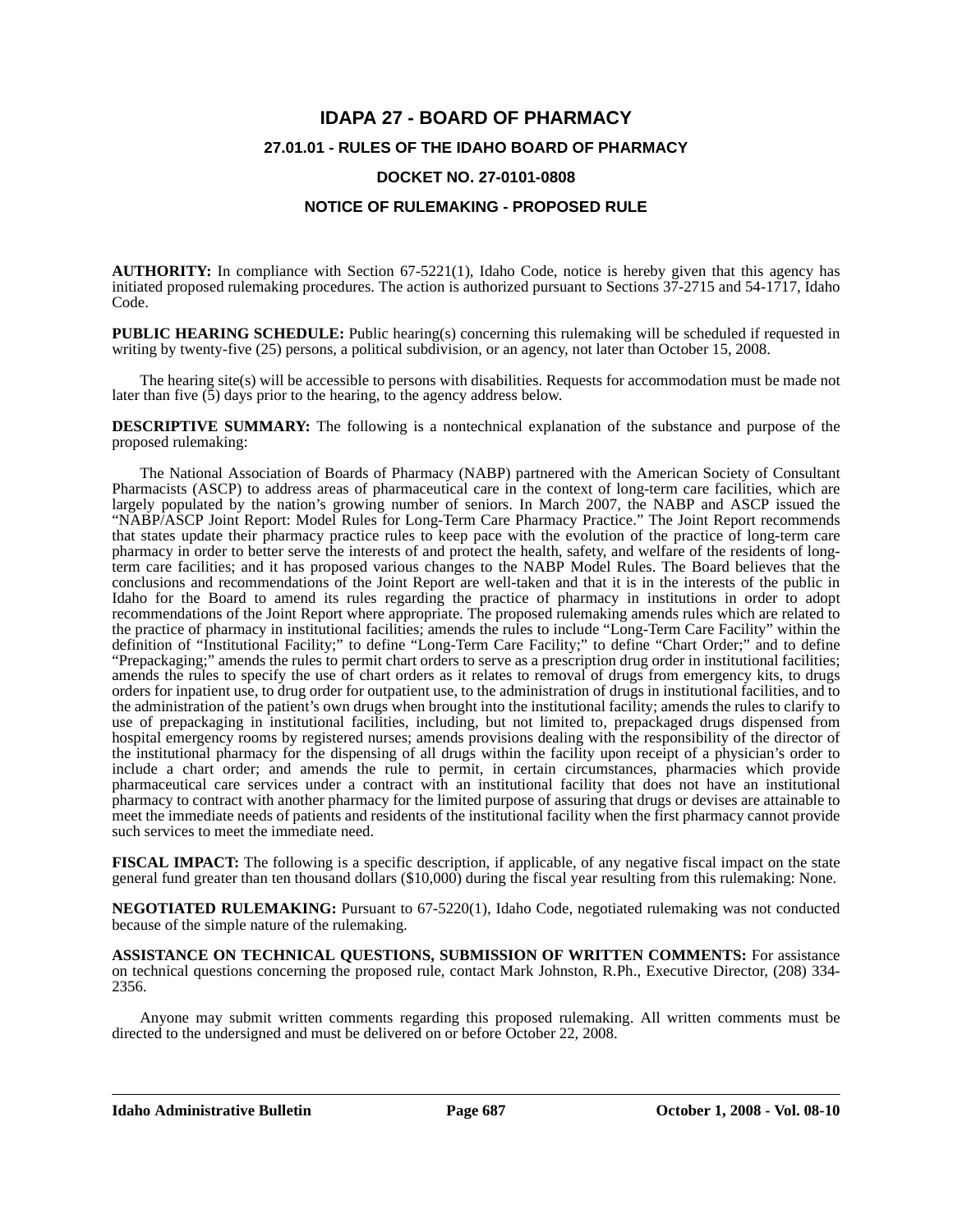DATED this 13th day of August, 2008.

Mark D. Johnston, R.Ph. Executive Director Idaho Board of Pharmacy 3380 Americana Terrace, Ste. 320 P. O. Box 83720 Boise, ID 83720-0067 Phone: (208) 334-2356 Fax: (208) 334-3536

#### **THE FOLLOWING IS THE TEXT OF DOCKET NO. 27-0101-0808**

#### **252. PHARMACY PRACTICE IN INSTITUTIONS.**

**01. Definitions**. For purposes of these rules the following apply: (7-1-93)

**a.** Institutional Facility is defined as: Hospital, Skilled Nursing Care Facility, Intermediate Care Facility, Long-Term Care Facility, and any other such *erganization* facility or institution, including those operated by the state of Idaho, whose primary purpose is to provide a physical environment for patients to obtain health care services, except those places where physicians, dentists, veterinarians, osteopaths, or other practitioners of the healing arts who are duly licensed, engage in private practice.  $(71.93)($ other practitioners of the healing arts who are duly licensed, engage in private practice. *(7-1-93)*( )

**b.** Long-Term Care Facility is defined as a nursing home, retirement care, mental care, or other facility or institution that provides extended health care to resident patients.

*b***c.** Institutional Pharmacy is defined as that portion of an Institutional Facility which is engaged in the distribution, prepackaging, or manufacture, production or sale of drugs, medications, devices and other materials used in the diagnosis and treatment of injury, illness and disease (hereinafter referred to as "drugs") and which shall be registered with the Board pursuant Title 54, Chapter 17, Idaho Code. *(7-1-93)*( )

Centralized Prescription Filling is defined as the filling by a pharmacy of a request from another pharmacy to fill or refill a prescription drug order.

**e.** Centralized Prescription Processing is defined as the processing by a pharmacy of a request from another pharmacy to fill or refill a prescription drug order.

**f.** Chart Order is defined as a lawful order entered on the chart or a medical record of an inpatient or resident of an Institutional Facility by a practitioner or his designated agent for a drug or device and shall be considered a prescription drug order provided that it contains:

| i.   | The full name of the patient;                           |  |
|------|---------------------------------------------------------|--|
| ii.  | Date of issuance;                                       |  |
| iii. | Name, strength, and dosage form of the drug prescribed; |  |
| iv.  | Directions for use; and                                 |  |

v. If written, the prescribing practitioner's signature or the signature of the practitioner's agent,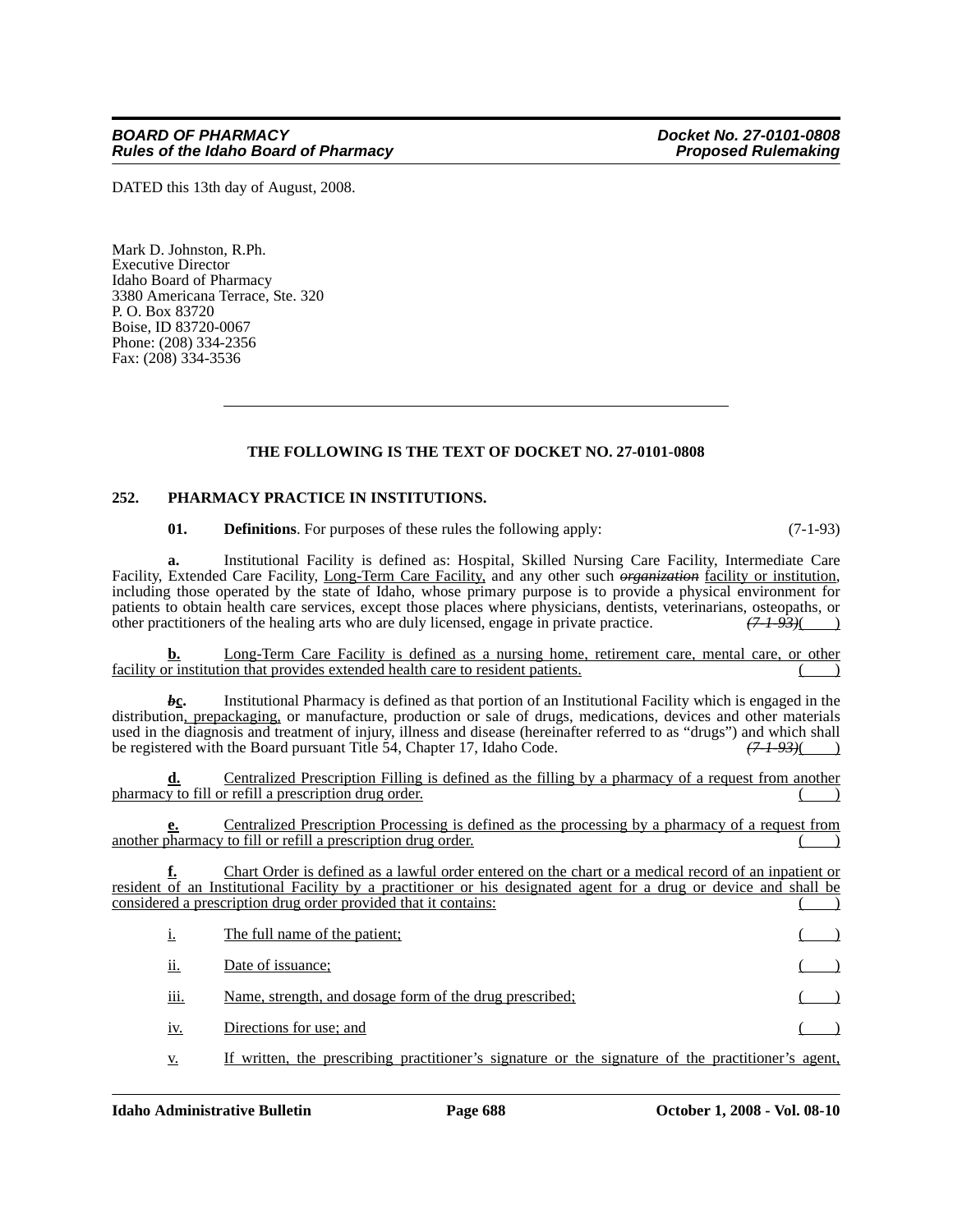including the name of the prescribing practitioner; or, if electronically submitted, the prescribing practitioner's electronic or digital signature.

**g.** Prepackaging is defined as the act of transferring a drug, manually or by use of an automated pharmacy system, from a manufacturer's or distributor's original container to another container in advance of receiving a prescription drug order or for a patient's immediate need for dispensing by a pharmacy or practitioner authorized to dispense in the establishment in which the prepackaging occurred.

**02. Purpose**. The purpose of the following rules is to accomplish the purposes of the Idaho Pharmacy Act as specified in Section 54-1703, Idaho Code, by implementing the provisions of that portion of the Act concerning Registration of Facilities as specified in Section 54-1729, Idaho Code. (7-1-93)

**03. Applicability**. The following rules are applicable to all institutions and institutional pharmacies as defined in *Paragraph* Section 252*.01.a.* of *these* this rule*s*. *(7-1-93)*( )

**04. Registration of Institutional Pharmacies**. All institutional pharmacies shall register annually with the Board, certificates of registration shall be issued only to those institutional pharmacies which satisfy the provisions of Section 54-1729, Idaho Code, and Paragraph 251.05 through Section 259 of these rules. (7-1-93)

**05. Director of Institutional Pharmacy**. Each institutional pharmacy shall be directed by a pharmacist, hereinafter referred to as the Director, who is licensed to engage in the practice of pharmacy in this state and who is knowledgeable in, and thoroughly familiar with the specialized functions of institutional pharmacies. He shall be responsible for all activities of the institutional pharmacy, and for meeting the requirements of the Idaho Pharmacy Act and these rules. (7-1-93)

**06. Supportive Personnel**. The Director of an institutional pharmacy shall be assisted by a sufficient number of additional registered pharmacists and ancillary personnel as may be required to operate such pharmacy competently, safely, and adequately to meet the needs of the patients of the facility. (7-1-93)

**a.** Trained technical personnel may be employed. The Director shall develop and implement written policies and procedures to specify the duties to be performed by such technical personnel. (7-1-93)

**b.** Such policies and procedures shall, at a minimum, specify that ancillary technical personnel are personally and directly supervised by a registered pharmacist and that ancillary technical personnel are not assigned duties which may be performed only by registered pharmacists.

**c.** Secretarial and clerical assistance and support should be provided as required to assist with record keeping, report submission and other administrative duties; provided, however, such personnel do not perform any technical duties. (7-1-93)

**07. Supervision by Director**. All of the activities and operations of each institutional pharmacy shall be personally and directly supervised by its Director. (7-1-93)

**08. Ancillary Personnel**. All functions and activities of ancillary personnel shall be personally and directly supervised by a sufficient number of registered pharmacists to insure that all such functions and activities are performed competently, safely and without risk of harm to patients. (7-1-93) performed competently, safely and without risk of harm to patients.

**Pharmacist Absence**. During such times as an institutional pharmacy may be unattended by a registered pharmacist, arrangements shall be made in advance by the Director for provision of drugs to the medical staff and other authorized personnel of the institutional facility. (7-1-93) staff and other authorized personnel of the institutional facility.

**Access to Pharmacy**. One (1) supervisory registered professional nurse and only one (1), in any given eight (8) hour shift, may have access to the pharmacy and may remove drugs there from. (7-1-93)

**11. Designated Nurse**. Such nurse shall be designated in writing by the Director or the appropriate committee of the institutional facility and shall prior to being permitted to obtain access to the pharmacy, receive thorough education and training in the proper methods of access, removal of drugs, and records and procedures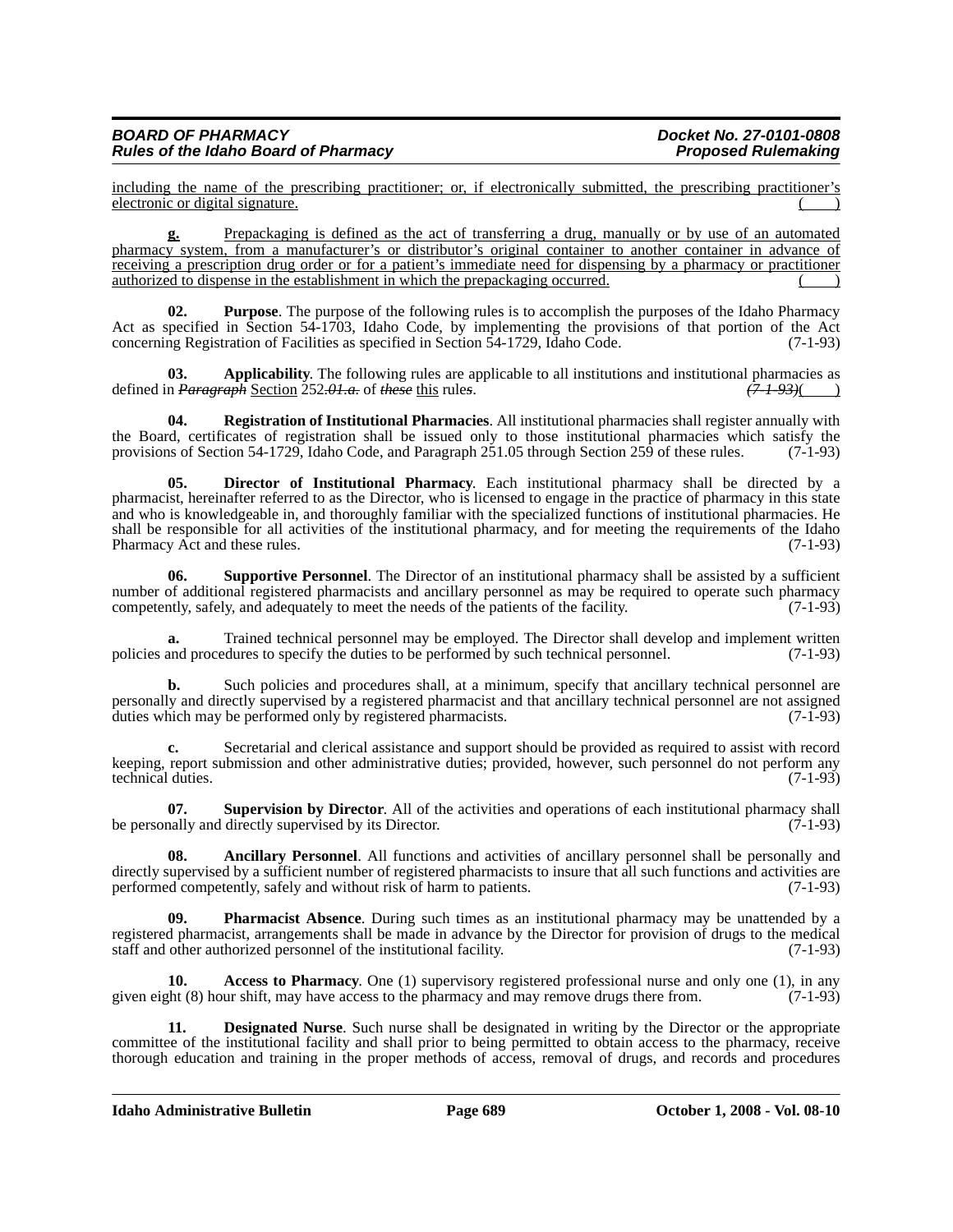| <b>BOARD OF PHARMACY</b>                    | Docket No. 27-0101-0808    |
|---------------------------------------------|----------------------------|
| <b>Rules of the Idaho Board of Pharmacy</b> | <b>Proposed Rulemaking</b> |

required. Such education and training shall be given by the Director, who shall require, at a minimum, the following records and procedures: (7-1-93) records and procedures:

**a.** Removal of any drugs from the pharmacy by an authorized nurse must be recorded on a suitable form showing name of drug, strength, amount, date, time and signature of nurse. (7-1-93)

**b.** Only prepackaged drugs in amounts sufficient for the immediate therapeutic needs shall be from the pharmacy when a pharmacist is not available. (7-1-93) removed from the pharmacy when a pharmacist is not available.

#### **253. EMERGENCY KITS.**

**01. Institutional Facility**. In a facility which does not have an institutional pharmacy, drugs may be provided for use by authorized personnel by emergency kits located at such facility, provided, however, such kits meet the following requirements. (7-1-93)

**02. Definition -- Emergency Kit Drugs**. Emergency kit drugs are those drugs which may be required to meet the immediate therapeutic needs of patients and which are not available from any other authorized source in sufficient time to prevent risk of harm to patients by delay resulting from obtaining such drugs from such other source.  $(7-1-93)$ 

**03. Supplying Pharmacy**. All emergency kit drugs shall be provided by one (1) pharmacy licensed by the Board, retained for such purpose; upon retaining each such pharmacy, the institutional facility shall notify the Board in writing. Such pharmacy shall meet the requirements of Subsection 257.01 of these rules. (7-1-93) Board in writing. Such pharmacy shall meet the requirements of Subsection 257.01 of these rules.

**04. Drugs Included**. The supplying pharmacist and the committee responsible for pharmaceutical services of the institutional facility shall jointly determine the drugs, by identity and quantity to be included in emergency kits. (7-1-93)

**05. Storage of Emergency Kits**. Emergency kits shall be stored in locked areas, suitable to prevent unauthorized access, and to insure a proper environment for preservation of the drugs within them. (7-1-93)

**06. Labeling, Exterior**. The exterior of emergency kits shall be labeled so as to clearly and unmistakably indicate that it is an emergency drug kit and it is for use in emergencies only; and in addition, such label shall also contain a listing of the drugs contained therein, including name, strength, quantity and expiration of contents, and the name, address and telephone number of the supplying pharmacist. (7-1-93) contents, and the name, address and telephone number of the supplying pharmacist.

**07. Labeling, Interior**. All drugs contained in emergency kits shall be labeled in accordance with Subsection 255.04 of these rules and shall also be labeled with such other and further information as may be required by the medical staff of the institutional facility to prevent misunderstanding or risk of harm to the patients of the facility. (7-1-93) facility. (7-1-93)

**08.** Removal of Drugs From Emergency Kit. Drugs shall be removed from emergency kits by authorized personnel only pursuant to a valid physician's order, *by authorized personnel, or by* including a chart order, but such an order shall not be required for the supplying pharmacist to replace expired drugs in the kit with current dated drugs.  $(7-1-93)($ current dated drugs.

**09. Notifying Pharmacist When Kit Is Opened**. Whenever an emergency kit is opened, the supplying pharmacist shall be notified within a reasonable time, and the pharmacist or pharmacist designee shall restock the kit. (7-1-97)

**10. Expiration Dates**. Upon the occurrence of any expiration date, the supplying pharmacist shall replace expired drugs with current dated drugs. (7-1-93)

**11. Policies and Procedures**. The supplying pharmacist shall, in conjunction with the committee responsible for pharmaceutical services of the institutional facility develop and implement written policies and procedures to insure compliance with the provisions of Section 253 of these rules. (7-1-93) procedures to insure compliance with the provisions of Section 253 of these rules.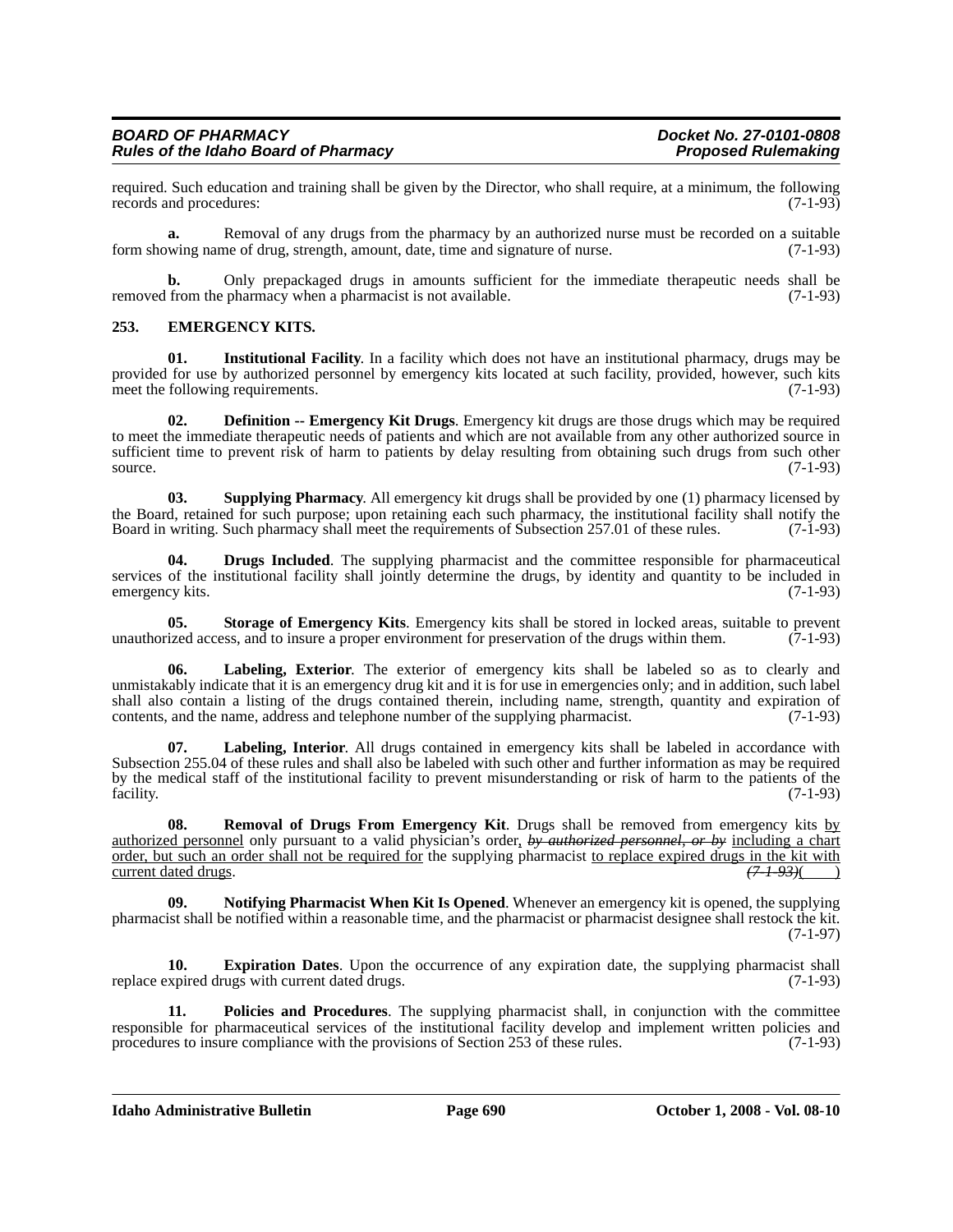| <b>BOARD OF PHARMACY</b>                    | Docket No. 27-0101-0808    |
|---------------------------------------------|----------------------------|
| <b>Rules of the Idaho Board of Pharmacy</b> | <b>Proposed Rulemaking</b> |
|                                             |                            |

**12. Noninstitutional Facility Home Health Nurses**. An Idaho licensed pharmacy may supply certain mergency drug kits for state licensed or Medicare certified home health agencies. (7-1-97) limited emergency drug kits for state licensed or Medicare certified home health agencies.

**a.** All Subsections of Section 253 of these rules shall apply to home health agency emergency kits is modified in this Subsection 253.12 of these rules. (7-1-97) except as modified in this Subsection 253.12 of these rules.

**b.** Home health agency emergency kit drugs may only contain such drugs as specifically approved by the Board. Such drugs are limited to the following: rule of the Board. Such drugs are limited to the following:

| i.   | Epinephrine injection.                 | $(7-1-97)$ |
|------|----------------------------------------|------------|
| ii.  | Diphenhydramine injection.             | $(7-1-97)$ |
| iii. | Corticosteroid injection.              | $(7-1-97)$ |
| iv.  | Narcotic antagonist.                   | $(7-1-97)$ |
| V.   | Sterile water.                         | $(7-1-97)$ |
| vi.  | Sterile saline solution for injection. | $(7-1-97)$ |
| vii. | Heparin flush.                         | $(7-1-97)$ |

**c.** Storage. Home health agency emergency kits shall be stored in locked areas, suitable to prevent unauthorized access, and to ensure a proper environment for preservation of the drugs within that period. (7-1-97)

i. Provided, however, that nurses licensed by the Idaho Board of Nursing and employed by such state licensed or Medicare certified home health agencies may carry such home health agency emergency kits on their person while on duty and in the course and scope of their employment for the home health agency. When not actually on duty and within the course and scope of their employment, the nurses must return the home health agency emergency kits to the storage area identified in Paragraph 253.12.c. of these rules  $(7-1-97)$ emergency kits to the storage area identified in Paragraph  $253.12.c$ . of these rules

The legend drugs included in the home health agency emergency kit shall remain the property of, and under the responsibility of, the Idaho licensed supplying pharmacy. (7-1-97)

#### *(BREAK IN CONTINUITY OF SECTIONS)*

#### **255. DRUG DISTRIBUTION AND CONTROL.**

**01. Purpose and Mission**. The primary purpose and mission of an institutional pharmacy shall be to provide properly prepared drugs for the patients of the facility in minimum time and with maximum accuracy, safety and professionalism under written procedures established by the Director for the distribution of pharmaceutical materials so as to achieve this goal. (7-1-93) materials so as to achieve this goal.

**02. Responsibility of Director**. The Director shall be responsible for the safe and efficient distribution of, control of and accountability for drugs. The other professional staff of the institutional facility shall cooperate with the Director in meeting this responsibility and in ordering, administering and accounting for pharmaceutical materials so as to achieve this purpose. (7-1-93)

**03. Minimum Responsibilities of Director**. The Director shall be responsible for, at a minimum, the following: (7-1-93)

**a.** Preparation and sterilization of parenteral medications manufactured within the institutional facility. (7-1-93)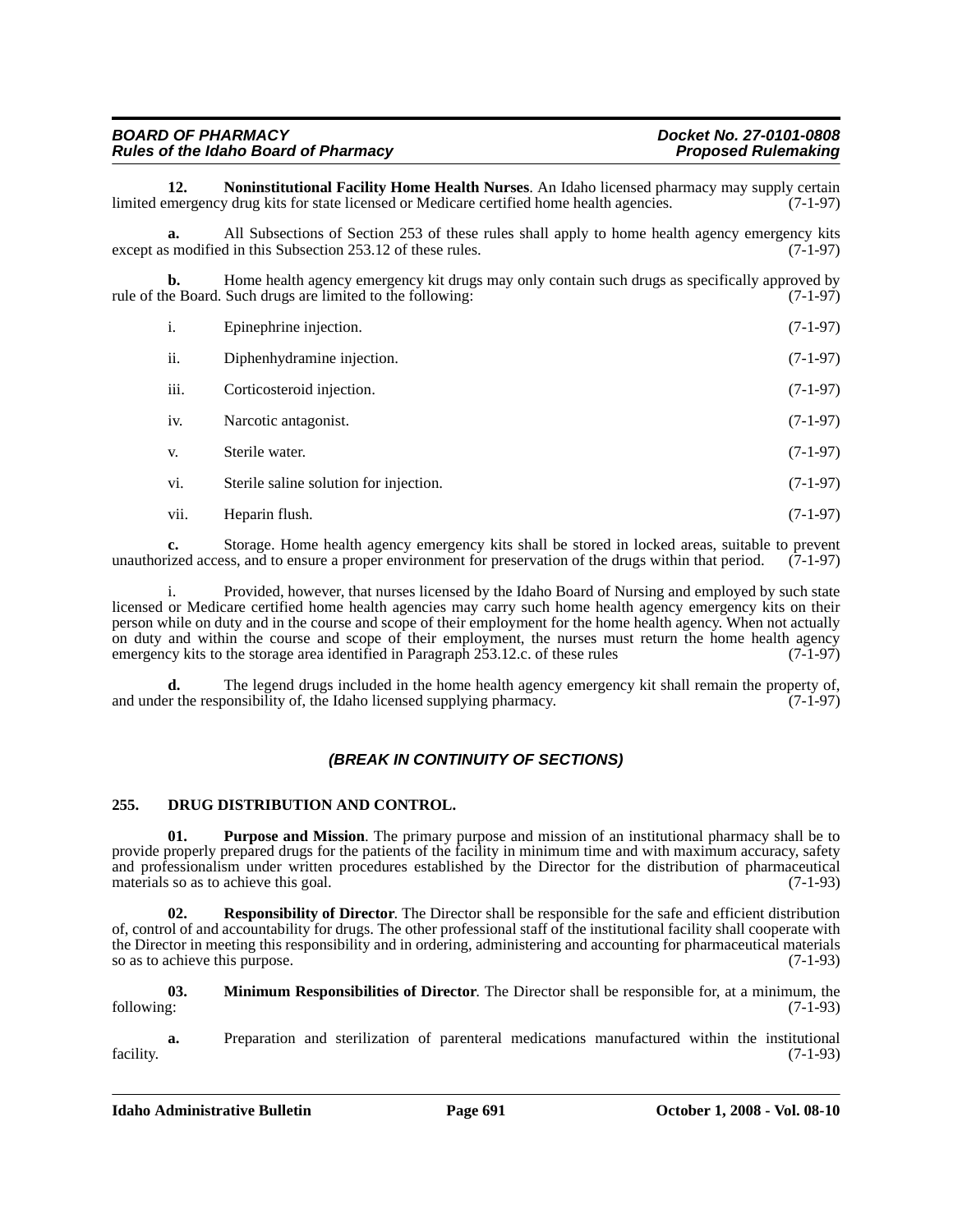| <b>BOARD OF PHARMACY</b>                    | Docket No. 27-0101-0808    |
|---------------------------------------------|----------------------------|
| <b>Rules of the Idaho Board of Pharmacy</b> | <b>Proposed Rulemaking</b> |

**b.** A mixture of parenteral products, including education and training of nursing personnel concerning incompatibility and provision of proper incompatibility information when the admixture of parenteral products is not accomplished within the institutional pharmacy. (7-1-93) accomplished within the institutional pharmacy.

**c.** Manufacture of drugs, if applicable. (7-1-93)

**d.** Establishment of specifications for procurement of all materials, including drugs, chemicals and biologicals, subject to approval of the appropriate committee of the institutional facility. (7-1-93)

**e.** Participation in development of a formulary or drug list for the facility. (7-1-93)

**f.** Dispensing of all drugs within the facility only upon receipt of an original or a direct copy of a physician's order, including a chart order.  $(71-93)$  ()

**g.** Filling and labeling all containers from which drugs are to be administered. (7-1-93)

**h.** Maintaining and making available a sufficient inventory of antidotes and other emergency drugs, both in the pharmacy and inpatient-care areas, as well as current antidote information, telephone numbers of regional poison control center and other emergency assistance organizations, and such other materials and information as may be deemed necessary by the appropriate committee of the institutional facility. (7-1-93)

**i.** Records of all transactions of the pharmacy as may be required by applicable law, rule or regulation to maintain accurate control over and accountability for all pharmaceutical materials. (7-1-93)

**j.** Participation in those aspects of the institutional facility's patient care evaluation program which relate to pharmaceutical utilization and effectiveness. (7-1-93)

**k.** Fullest cooperation with teaching and research programs in the institutional facility. (7-1-93)

**l.** Implementation of the policies and decisions of the appropriate committee of the institutional (7-1-93) facility. (7-1-93)

**m.** Meeting all inspection and other requirements of the Idaho Pharmacy Act and these rules. (7-1-93)

#### **04. Dispensing and Labeling of Drugs for Use Inside or Outside a Facility**. (7-1-93)

**a.** For use inside the facility all drugs dispensed by the pharmacy intended for use within the facility shall be dispensed in appropriate containers and adequately labeled according to current acceptable professional standards. (7-1-93) standards.  $(7-1-93)$ 

**b.** For use outside the facility all drugs dispensed to patients about to be discharged or to whom it is certain will carry the item dispensed outside of the facility shall be labeled with the following information: (7-1-93)

| i.   | Name, address and telephone number of the institutional pharmacy. | $(7-1-93)$ |
|------|-------------------------------------------------------------------|------------|
| ii.  | Date and identifying serial number.                               | $(7-1-93)$ |
| iii. | Full name of patient.                                             | $(7-1-93)$ |
| iv.  | Name of drug, strength, and number of units.                      | $(7-1-93)$ |
| V.   | Directions for use to the patient.                                | $(7-1-93)$ |
| vi.  | Name of physician prescribing.                                    | $(7-1-93)$ |
| vii. | Initials of pharmacist dispensing.                                | $(7-1-93)$ |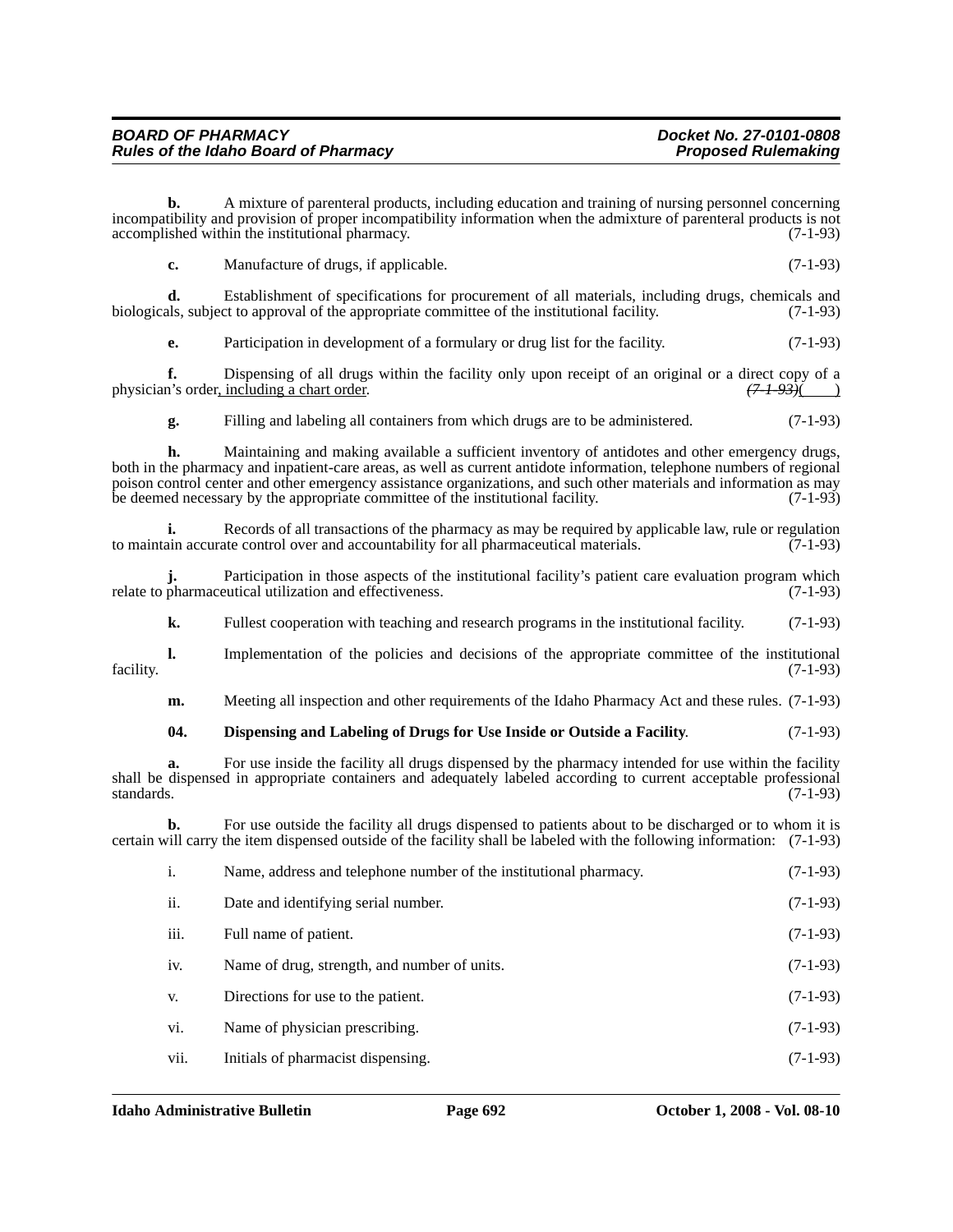viii. Required precautionary information regarding controlled substances. (7-1-93)

ix. Such other and further accessory cautionary information as may be required or desirable for proper<br>absolute safety to the patient. (7-1-93) use and absolute safety to the patient.

**c.** Whenever any drugs are added to parenteral admixtures, whether within or outside the direct and personal supervision of a registered pharmacist, such admixtures shall be labeled with a distinctive supplementary label indicating the name and amount of the drug added, date and time of addition, and name of person so adding.  $(7-1-93)$ 

**05. Discontinued and Outdated Drugs**. The Director shall develop and implement policies and procedures to insure that discontinued and outdated drugs and containers with worn, illegible, or missing labels are returned to the pharmacy for proper disposition, or that the Director or his designee make proper disposition or dispose of such drugs at the storage site. (7-1-93)

**06. Physician's Orders**. Drugs may be dispersed from the institutional pharmacy only upon written direct copies thereof from authorized physicians, including chart orders.  $(7-1-93)$   $(7-1-93)$ orders or direct copies thereof from authorized physicians, including chart orders.

**07. Authorization of Physicians**. The appropriate committee of the institutional facility shall, from time to time as appropriate, designate those physicians who are authorized to issue orders to the pharmacy. (7-1-93)

**08. Use of Abbreviations and Chemical Symbols**. Orders employing abbreviations and chemical symbols shall be utilized and filled only if such abbreviations and symbols appear on a published list of accepted abbreviations developed by the appropriate committee of the institutional facility. (7-1-93)

**09. Drug Orders for Inpatient Use**. Orders for drugs for use by inpatients shall, at a minim*al*um contain the *patient name and room number, drug name, strength, directions for use, date and physician's signature or that of his authorized representative* information required of a chart order by Paragraph 252.01.f of these rules.

*(7-1-93)*( )

**10. Drug Orders for Outpatient Uses**. Orders for drugs for use by outpatients shall at a minimum, contain all of the items required by the preceding rule, and in addition, the quantity, physician's address and DEA identification number, if applicable, and patient's address, if applicable. (7-1-93)

**11. Proofs of Use**. Proofs of use of such controlled substances and other drugs as may be specified by the appropriate committee of the institutional facility shall be submitted to the Director, on forms provided by the Director, together with any and all unused portion of such drug. The forms shall specify, at a minimum, name of drug, dose, name of ordering physician, name of patient, date and time of administration to patient, and name of individual administering.

**12. Drug Recall Procedure**. The Director shall develop and implement a recall procedure that can be readily activated to assure the pharmacy staff and the Director that all drugs included on the recall are returned to the pharmacy for proper disposition. (7-1-93)

**13. Reporting Suspected Adverse Drug Reactions**. Any and all suspected adverse drug reactions shall be reported in writing and orally immediately to the ordering physician, to the pharmacy and to the appropriate committee of the institutional facility. Entry on the patient's record shall also be made. The Director may at his discretion, make further reports of such suspected reactions to the Hospital Reporting Program of the U. S. Food and Drug Administration, to the manufacturer and to the United States Pharmacopoeia. (7-1-93) Drug Administration, to the manufacturer and to the United States Pharmacopoeia.

**14. Records and Reports**. The Director shall maintain and submit, as appropriate, such records and reports as are required to insure patient health, safety and welfare, and at a minimum the following: (7-1-93)

| a. | Proofs of use. | $(7-1-93)$ |
|----|----------------|------------|
|    |                |            |

**b.** Reports of suspected adverse drug reactions. (7-1-93)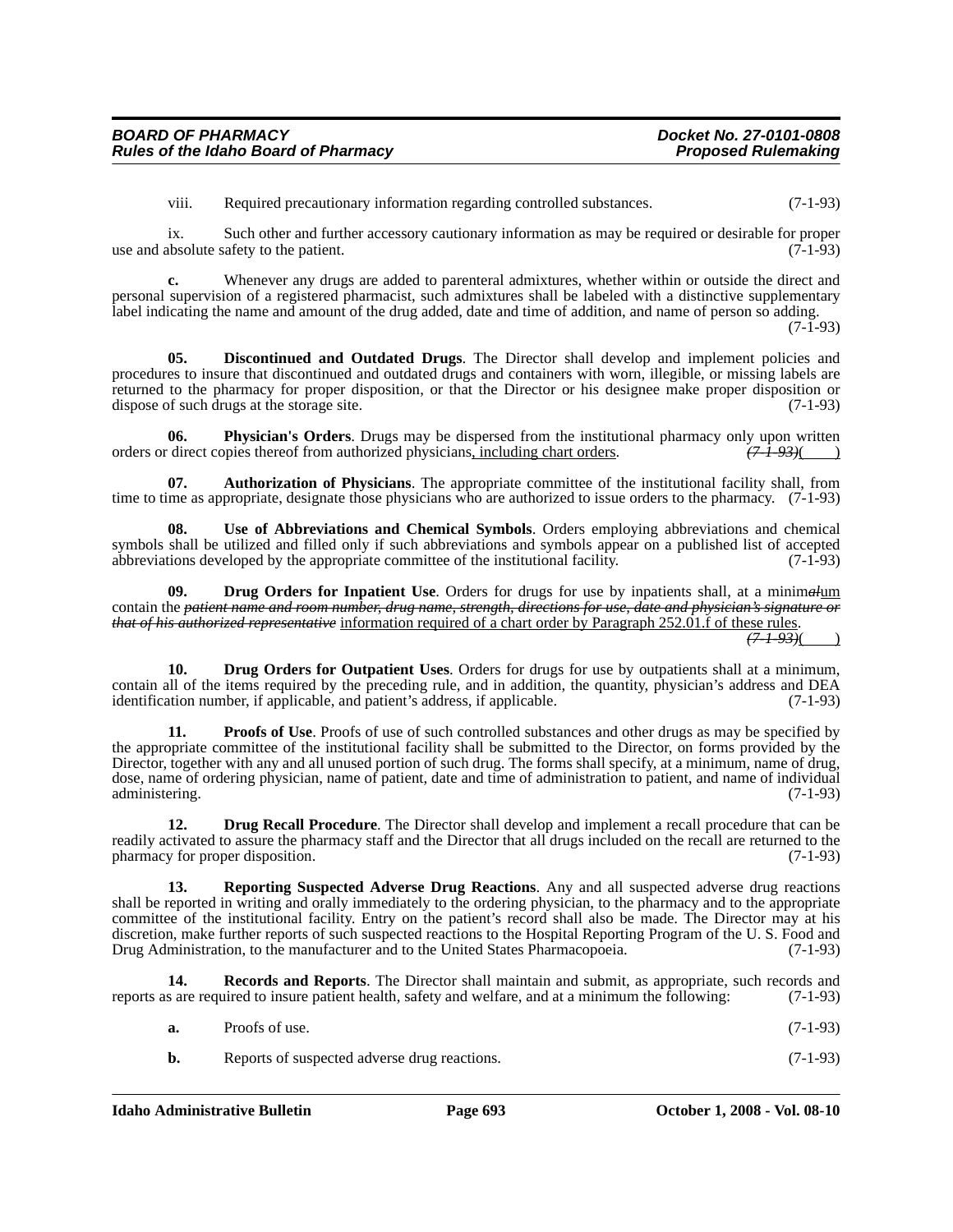| c. | Inventories of emergency kits.                                                        | $(7-1-93)$ |
|----|---------------------------------------------------------------------------------------|------------|
| d. | Inventories of the pharmacy.                                                          | $(7-1-93)$ |
| е. | Annual controlled substances inventories.                                             | $(7-1-93)$ |
| f. | Alcohol reports.                                                                      | $(7-1-93)$ |
| ջ. | Such other and further records and reports as may be required by law and these rules. | $(7-1-93)$ |

#### **256. ADMINISTRATION OF DRUGS.**

**01. Administration of Drugs**. Drugs shall be administered at an institutional facility only upon the orders, including chart orders, of those members of the medical staff who have been granted clinical privileges or who are authorized members of the house staff and by authorized licensed facility personnel in accordance with policies and procedures specified by the appropriate committee of the facility under applicable law and rules and by usual and customary standards of good medical practice. usual and customary standards of good medical practice.

**02. Self-Administration of Drugs by Patients**. Self-administration of drugs by patients shall be permitted only when specifically authorized by the treating or ordering physician, provided however, the patient has been educated and trained in the proper manner of self-administration and there is no risk of harm to the patient.

(7-1-93)

#### **257. DRUGS FROM OUTSIDE SOURCES.**

**01. Outside Pharmacies**. Whenever drugs or pharmaceutical services are obtained from outside of the institutional facility arrangements shall be made to insure that such outside pharmacist provides his services with sufficient professionalism, quality and availability to adequately protect the safety of the patients and to properly serve the needs of the facility. Such arrangements shall be made in writing and shall, at a minimum, specify that:

(7-1-93)

**a.** The outside pharmacist is to act in the capacity of a part-time Director and therefore, subject to these rules. (7-1-93) these rules.  $(7-1-93)$ 

**c.** Adequate storage facilities for drugs will be provided. (7-1-93)

**d.** All prescription drugs in oral solid dosage form supplied to a licensed skilled nursing care facility, whether from an outside source or in-house pharmacy, shall be limited to no more than an eight (8) day supply except where USP indicates the drug shall be dispensed in the original container. Up to a thirty-four (34) day supply will be allowed if provided in "Unit Dose," as defined in Subsection 156.05 of these rules. (3-20-04)

**e.** All drugs in liquid form will be supplied in amounts not to exceed sixteen (16) ounces or an amount ceed a thirty-four (34) day supply. (3-20-04) not to exceed a thirty-four  $(34)$  day supply.

**f.** All drugs housed in long term care facilities will be labeled according to Section 159 of these rules. (8-4-94)

**g.** Automatic refilling of medications is prohibited, except where Unit Dose is used in a daily delivery system. Any continuation of medications must be reordered by the licensed skilled nursing care facility pursuant to a current physician's order. (7-01-94)

**h.** All drugs supplied shall be labeled so as to insure that recalls can be effected and that proper nd supervision of such drugs may be exercised. (7-1-93) control and supervision of such drugs may be exercised.